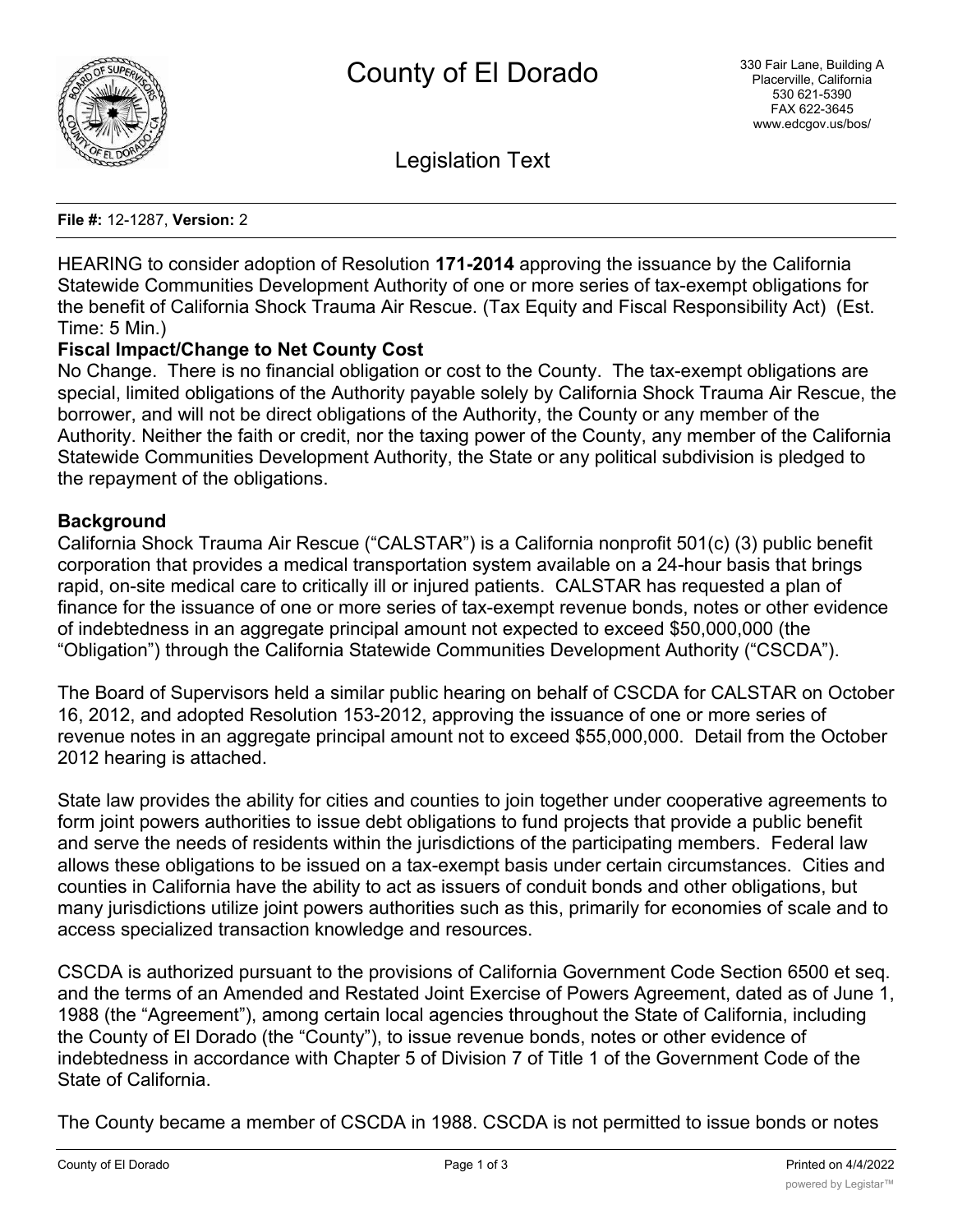for a project without first conducting a public Tax Equity and Fiscal Responsibility Act (TEFRA) hearing and obtaining permission from the governing board of the jurisdiction(s) in which the project is located.

The CSCDA contacted the County with a request to prepare a public hearing before the Board to meet the requirements of state and federal law, including the Tax Equity and Fiscal Responsibility Act ("TEFRA") because CALSTAR will be using a portion of proceeds of the Obligation to (1) finance or refinance the acquisition of air rescue helicopters and related equipment and property that will be maintained at various California locations, including South Lake Tahoe, and (2) pay certain expenses incurred in connection with the issuance of the Obligations.

The CALSTAR equipment will be located at one or more of the following addresses: (i) 13750 Lincoln Way, Auburn, CA 95603; (ii) 177 John Glenn Drive, Concord, CA 94530; (iii) 540 Cohansey Ave., Gilroy, CA 95020; (iv) 1351 S. State St., Ukiah, CA 95482; (v) 20A Mortensen Ave., Salinas, CA 93905; (vi) 1901 Airport Blvd., South Lake Tahoe, CA 96150; (vii) 3996 Mitchell Road, Santa Maria, California 93455, (viii) 301 Country Airport Road, Vacaville, CA 95688; (ix) 4933 Bailey Loop, McClellan, CA 95652; (x) 4917 Bailey Loop, McClellan, CA 95652; and (xi) near 8991 Earhart Road, Oakland, CA 94621 at North Field, Oakland International Airport, L310-A, and will be owned and operated by the CALSTAR.

# **Reason for Recommendation**

The financing for CALSTAR involves the issuance of one or more series of tax-exempt obligations and may be completed through CSCDA if the County approves the financing, as the County is a member of CSCDA.

The purpose of this TEFRA hearing is to receive public comment and to request Board approval of the financing, as required by the Internal Revenue Code of 1986, as amended. Bond Counsel in this transaction, Gilmore & Bell, P.C., has properly prepared and published on September 17, 2014, at least 14 days prior to the date hereof, in a newspaper of general circulation within the County, a notice that a public hearing regarding the bonds would be held on this date. Bond Counsel also prepared the attached resolution, reviewed by County Counsel.

The County is one of the appropriate entities to conduct a public hearing and approve the issuance of the Obligation and the use of the proceeds of the Obligation pursuant to Section 147(f) of the Internal Revenue Code before the issuance of tax-exempt obligations. In this case, CALSTAR approached CSCDA for the financing, and therefore that CSCDA has taken the lead. Separate TEFRA hearings are being held in other jurisdictions in which CALSTAR operates and that will benefit from the issuance of the proceeds of these Obligations.

In order to initiate financing, the member participant of the CSCDA in which the project is located must (1) conduct a public hearing and (2) approve the CSCDA's issuance of indebtedness in order to satisfy the public approval requirements of Section 147(f) of the Tax Code. Therefore, although the CSCDA will undertake the financing of CALSTAR, the financing cannot proceed without the approval of the County of El Dorado. Bond Counsel has advised that the County will incur no fiscal liability for the financing by reason of its holding of the public hearing and approval of the issuance of one or